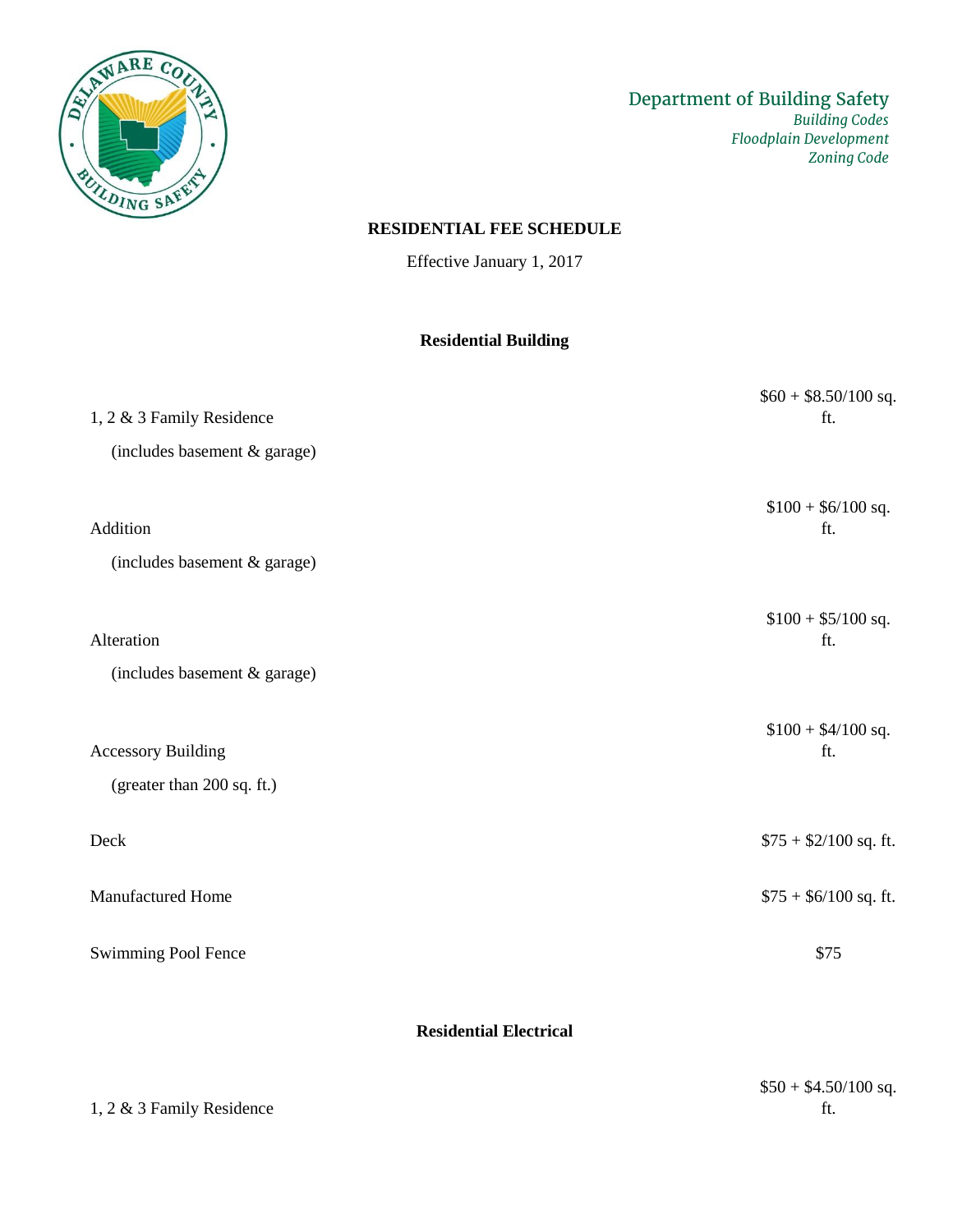| (includes basement & garage)            |                        |
|-----------------------------------------|------------------------|
| Addition                                | $$75 + $3/100$ sq. ft. |
| (includes basement & garage)            |                        |
| Alteration                              | $$75 + $3/100$ sq. ft. |
| (includes basement & garage)            |                        |
| <b>Accessory Building</b>               | $$75 + $2/100$ sq. ft. |
| (Greater than 200 sq. ft.)              |                        |
| Accessory Building - Trench             | \$75                   |
| Permanent Service Upgrade               | \$75                   |
| Permanent Service (400 amp. max.)       | \$75                   |
| Permanent Service (> 400 amp.)          | \$75                   |
| Permanent Service (>or= 600 amp)        | \$75                   |
| Electrical Service Panel/Meter Replace. | \$75                   |
| Temporary Service                       | \$75                   |
| Electric Baseboard Heat (new)           | \$75                   |
| Electric Baseboard Heat (alteration)    | $75 + $5/$ unit        |
| Low Voltage (alteration)                | $$75 + $1/100$ sq. ft. |
| Wall heating-cooling unit (alteration)  | $$75 + $5/$ unit       |
| Furnace Replacement/Addition            | \$75/unit              |
| Water Heater Replacement/Addition       | \$75/unit              |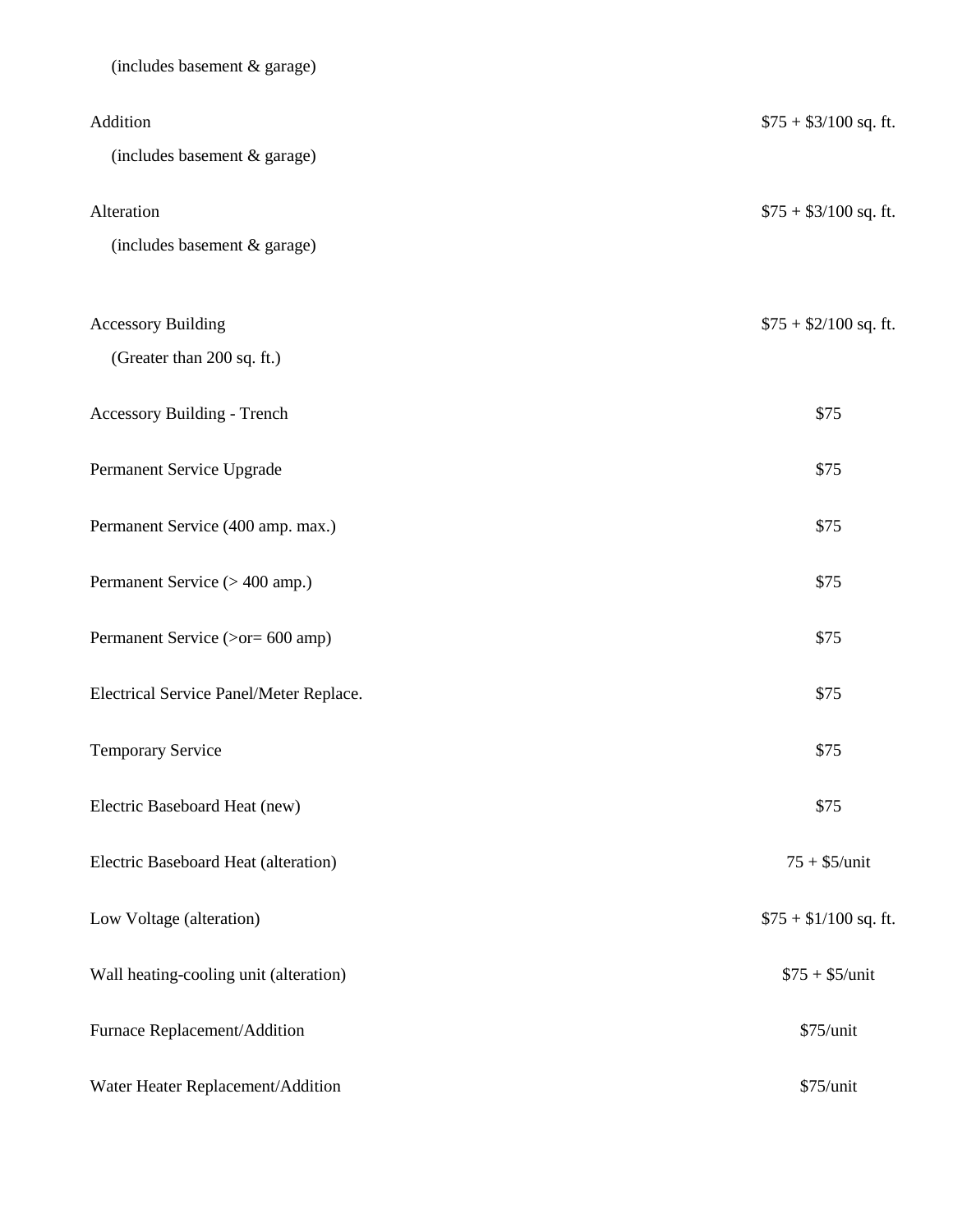| A/C Replacement/Addition                 | \$75/unit   |
|------------------------------------------|-------------|
| Generator                                | \$75/unit   |
| Post Light(s) (addition/alteration)      | \$75/unit   |
| Heat Pump Replacement/Addition           | \$75/unit   |
| Floor Heat (alteration)                  | \$75        |
| Exterior Light(s) & Receptacle(s)        | \$75/trip   |
| Solar Power equip. (addition/alteration) | \$75/system |
| Wind Power equip. (addition/alteration)  | \$75/system |
| <b>Exterior Wood Burners</b>             | \$75/unit   |
| Bath Fan (addition/alteration)           | \$75/unit   |
| Whole House Fan (addition/alteration)    | \$75/unit   |
| Radon Fan (alteration)                   | \$75/unit   |
| Water Well (alteration)                  | \$75/unit   |
| Septic System (alteration)               | \$75/system |
| Hot Tub/Whirlpool/Jacuzzi                | \$75/unit   |
| Swimming Pool (above ground)             | \$150       |
| Swimming Pool (in ground)                | \$225       |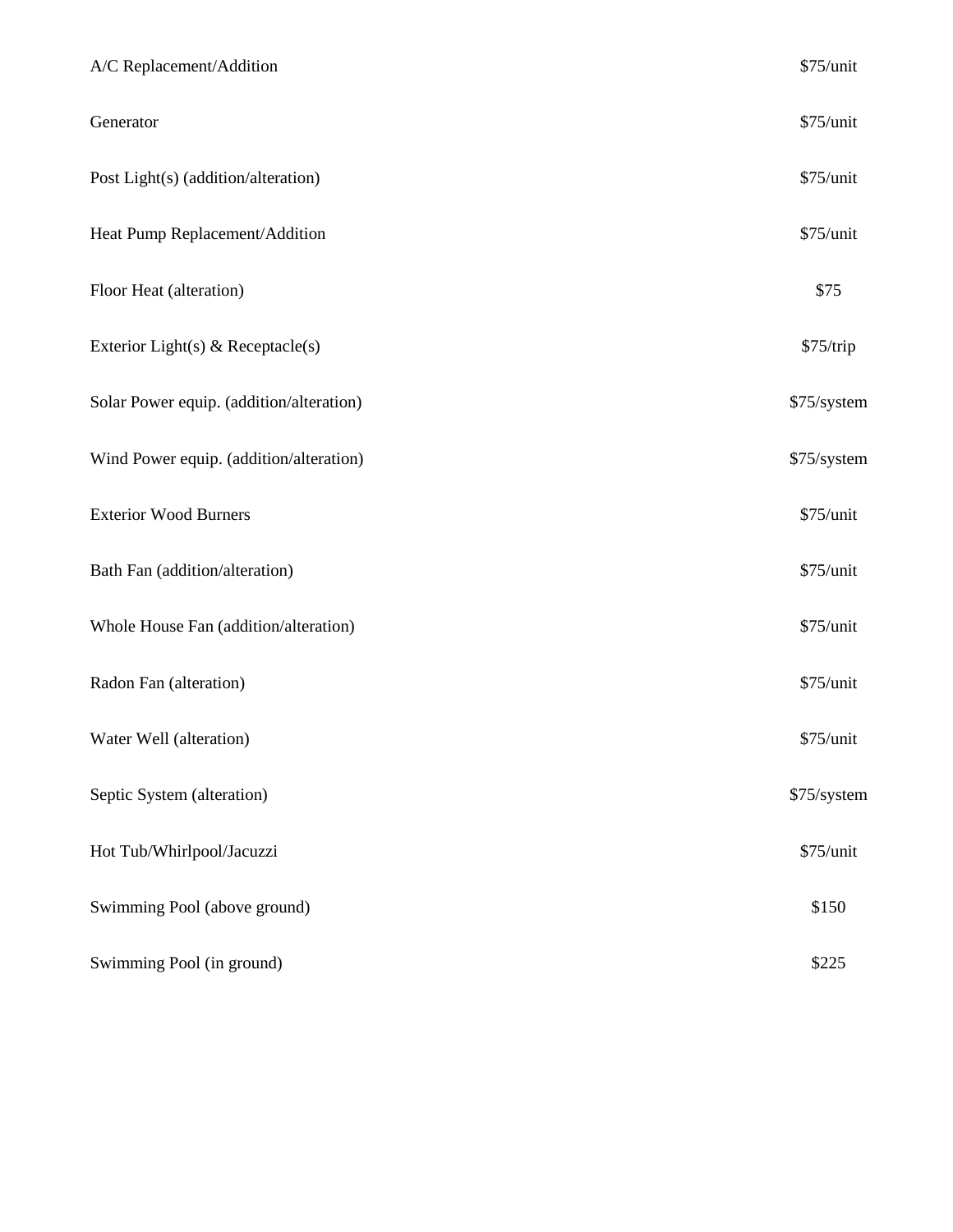## **Residential Heating & Cooling**

| 1, 2 & 3 Family Residence            | $$50 + $3.50/100$ sq.<br>ft. |
|--------------------------------------|------------------------------|
| (includes basement)                  |                              |
|                                      |                              |
| Addition                             | $$50 + $3.50/100$ sq.<br>ft. |
|                                      |                              |
| (includes basement)                  |                              |
|                                      |                              |
| Alteration                           | $$50 + $3.50/100$ sq.<br>ft. |
| (includes basement)                  |                              |
|                                      |                              |
|                                      | $$50 + $3.50/100$ sq.        |
| <b>Accessory Building</b>            | ft.                          |
| (greater than 200 sq. ft.)           |                              |
|                                      |                              |
| Factory Built Fireplace &/or Chimney | \$75/unit                    |
| Replacement/Addition                 |                              |
| Furnace Replacement                  | \$75/unit                    |
| Water Heater Replacement             | \$75/unit                    |
| A/C Replacement/Addition             | \$75/unit                    |
| Heat Pump Replacement/Addition       | \$75/unit                    |
| <b>Residential Gas Piping</b>        |                              |
| 1, 2 & 3 Family Residence            | $$50 + $1/100$ sq. ft.       |
| (includes basement)                  |                              |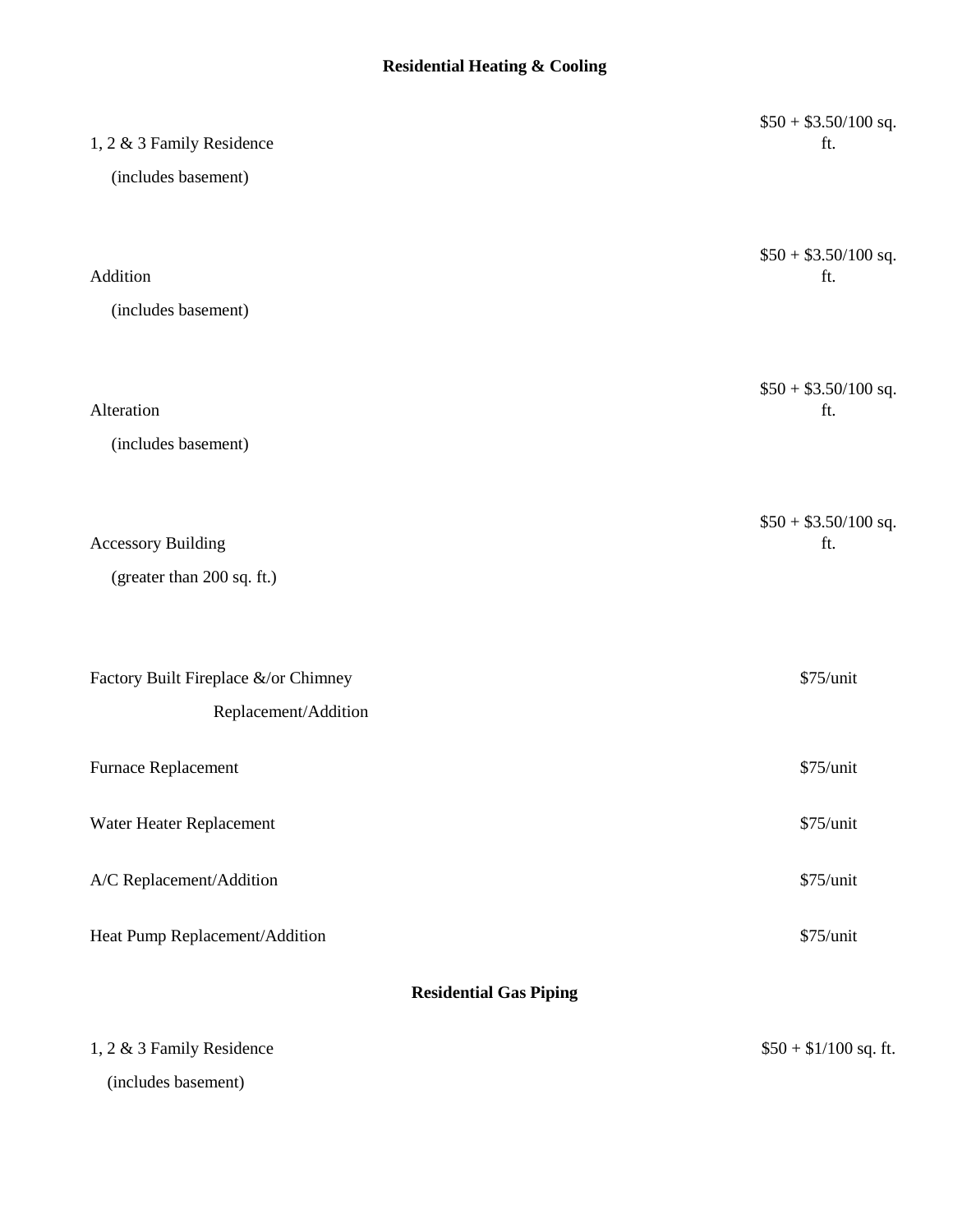| Addition                          | $$50 + $1/100$ sq. ft. |
|-----------------------------------|------------------------|
| (includes basement)               |                        |
| Alteration<br>(includes basement) | $$50 + $1/100$ sq. ft. |
| <b>Accessory Building</b>         | $$50 + $1/100$ sq. ft. |
| Pool Heater                       | $$75/$ unit            |

## **Residential Plan Examination**

| 1, 2 & 3 Family Residence                   | $$35 + $1/100$ sq. ft. |
|---------------------------------------------|------------------------|
| (includes basement & garage)                | non refundable         |
| Addition                                    | $$35 + $1/100$ sq. ft. |
| (includes basement & garage)                | non refundable         |
| Alteration                                  | $$35 + $1/100$ sq. ft. |
| (includes basement & garage)                | non refundable         |
| <b>Accessory Building</b>                   | $$35 + $1/100$ sq. ft. |
| (greater than 200 sq. ft.)                  | non refundable         |
| Deck                                        | $$35 + $1/100$ sq. ft. |
|                                             | non refundable         |
| <b>Swimming Pool</b>                        | \$35                   |
|                                             | non refundable         |
| Revision                                    | $$35 + $1/100$ sq. ft. |
| <b>Resubmittal Fee</b>                      | \$35                   |
| (to a plan disapproval or partial approval) |                        |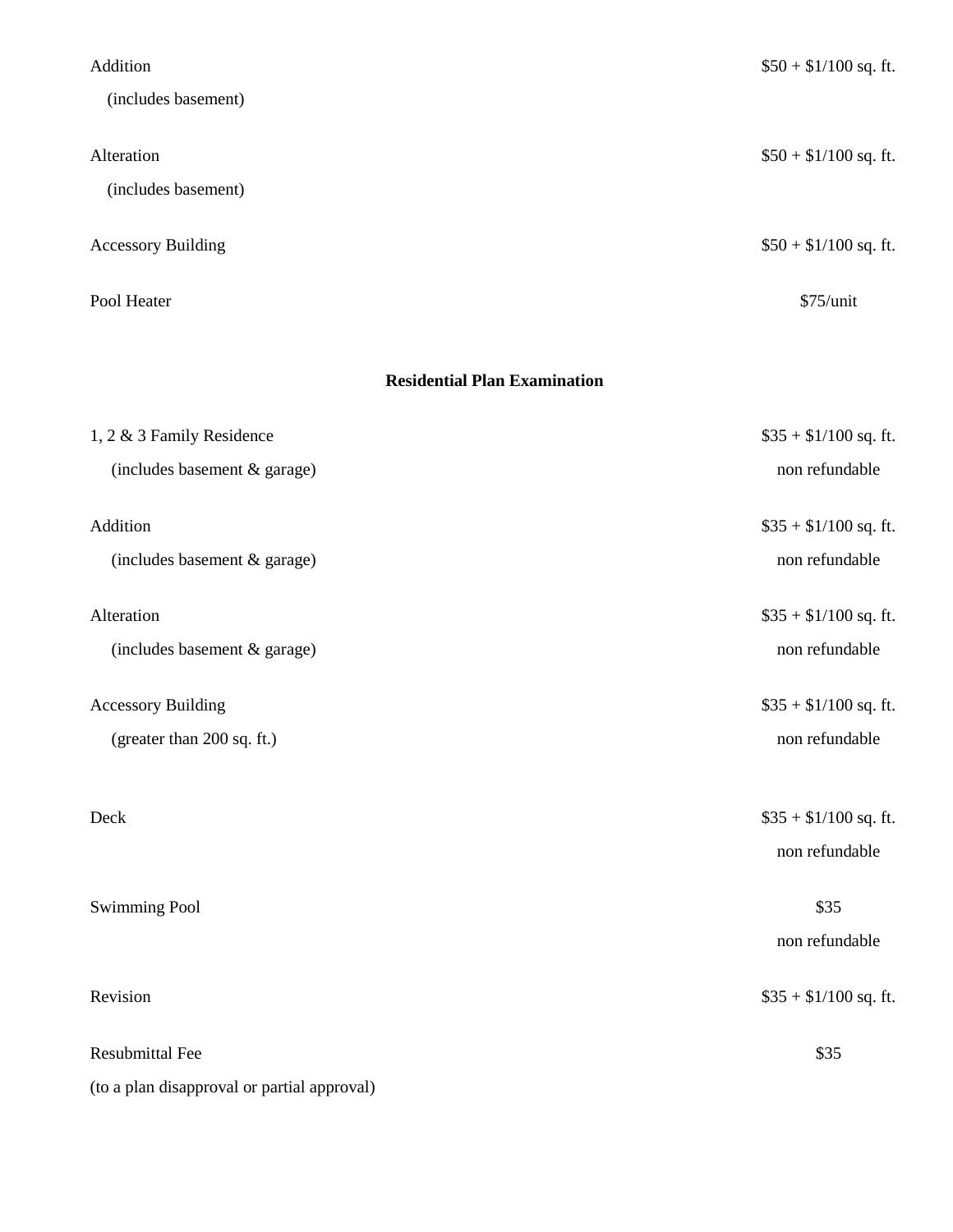| Generator                          | \$35          |
|------------------------------------|---------------|
| Electric                           | \$35          |
| <b>HVAC</b>                        | \$35          |
| Fire Suppression                   | \$35          |
| Wind Energy/Solar Energy           | \$35          |
| Fence                              | \$35          |
| Miscellaneous                      | \$35          |
| <b>Residential Miscellaneous</b>   |               |
| Masonry Fireplace                  | \$75          |
| Demolition                         | \$75          |
| House moving                       | \$75          |
| Consultation                       | \$75          |
| Overtime Inspection                | \$75/hour     |
| Re-inspection                      | \$75          |
| Partial Inspection                 | \$75          |
| Temporary Occupancy                | \$125         |
| <b>Inspection Card Replacement</b> | \$5           |
| Approved Plan Re-issuance          | \$35          |
| In-ground swimming pool            | See building, |

electrical &/or gas